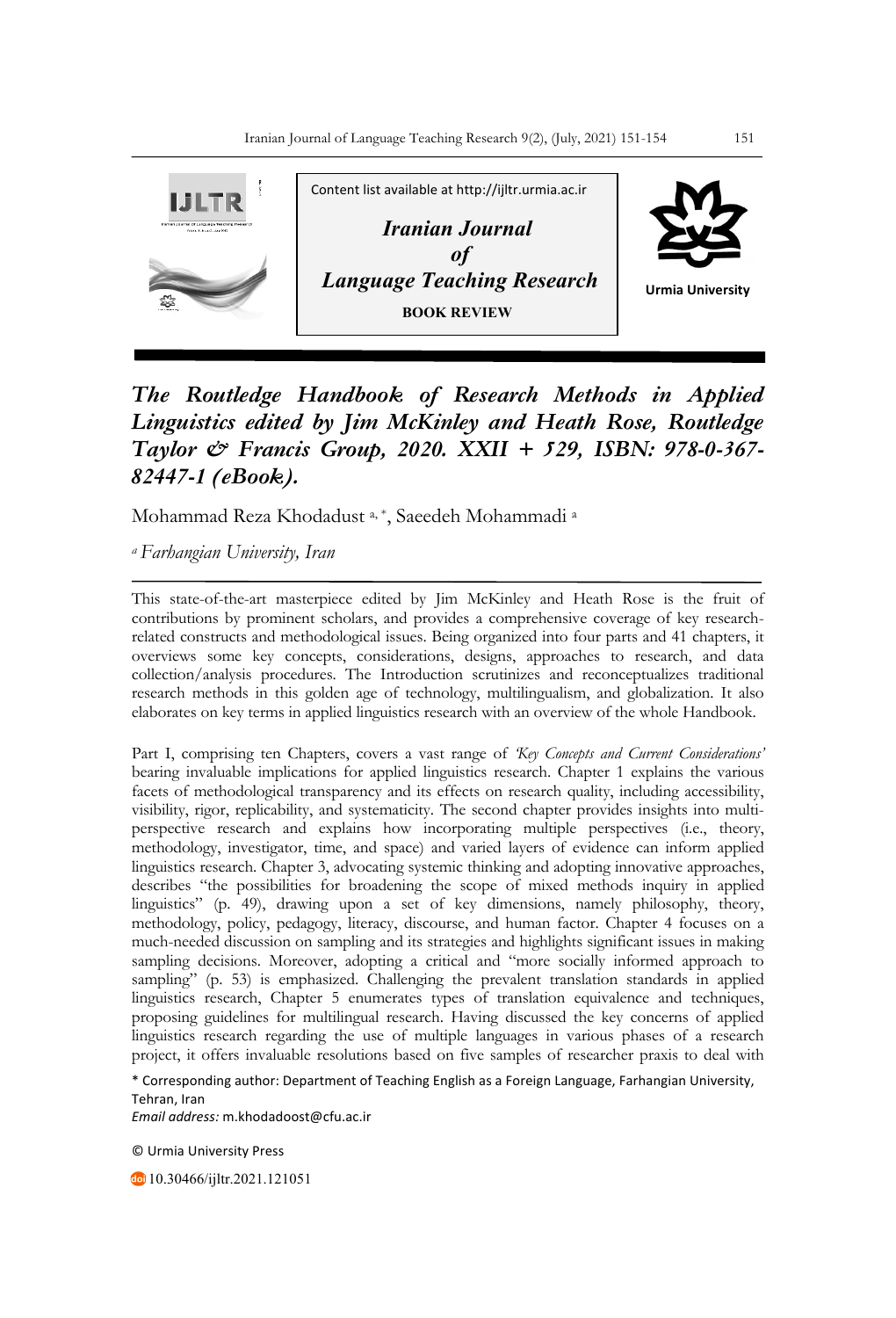multilingual participants in multilingual frameworks and enrich linguistic aspects of research. Chapter 7 illustrates how applied linguistics research methods are problematic in their approach to non-Western contexts; moreover, some ideological criticisms are levelled against the political and ethical dimensions of Western theories and research methods to identify the reproduction of power relations, lack of solidarity, and recognition of the Others. Centering the discussion around quantitative research methods, several innovations contributing to theory and knowledge in the field are presented in Chapter 8. Besides explaining interdisciplinary research, its similarities to and differences from multidisciplinarity and transdisciplinarity, and its processes and goals, Chapter 9 discusses the integration of applied linguistics and other fields to go beyond disciplinary boundaries and generate implications for individuals and society. Chapter 10 stresses interrogating the logistical aspects of enacting ethical research practices, while illuminating research ethics and elevating the ethical quality and methodological rigor of applied linguistics research.

Part II, including 12 chapters offers a wide array of *'Designs and Approaches to Research'.* Chapter 11 reviews core concepts in experimental and quasi-experimental research and presents five common research designs, highlighting their pros/cons, recommending more efficient utilization methods within applied linguistics research with a view on practicality and feasibility. Chapter 12 clarifies the basic characteristics of case study research design, while offering cutting-edge samples and raising implications for assessing case study research. The ethnography research approach, its origin and development, essential features, and exemplary use in and for applied linguistics are discussed in Chapter 13, while highlighting ethical and accountability issues with some concluding remarks on its research significance. Similarly, Chapter 14 addresses two recent and less-adopted approaches to conducting ethnographies, namely autoethnography and critical ethnography, highlighting their origins, purposes, ethical issues, and mentioning relevant studies. Chapter 15 conceptualizes action research as an interventionist, systematic, and transformative methodology and discusses its core features and ethical underpinnings. Chapter 16 explains five interconnected dimensions reflecting the fundamental features of narrative inquiry and highlights the processes of data collection and analysis in recent narrative research. Chapter 17 focuses on the historical roots of Critical Discourse Studies (CDS) and explains several interrelated methodological CDS approaches, and their issues and critiques. Chapter 18 acknowledges the relevance of mixed methods in corpus-based analysis and inquiries into the role of corpus tools in offering an interesting alternative with several features, while expanding corpus analysis approaches such as content analysis. Chapter 19 examines systematic reviews aiming to "bring together the totality of the research evidence on an emerging phenomenon" (p. 231) and explains inclusion and exclusion criteria, the systematic search for relevant studies, systematic mapping and in-depth review, and dealing with the findings. Chapter 20 discusses meta-analysis in applied linguistics in terms of integrating the findings of empirical quantitative studies, and compares it with other traditional and rather recent approaches to research synthesis, listing its different stages, weaknesses, and strengths. Chapter 21 includes an account of language policy, as a recently evolving area of multidisciplinary inquiry and describes language use and policy practices as regards what, when, why, who, and how approaches at different levels. Part II ends with Chapter 22 which clarifies Grounded Theory Methodology (GTM), as an inappropriately applied methodology in applied linguistics with a significant theoretical contribution to the field, while comparing it with other qualitative research methods, and demystifying purposes, origins, future trends, and practices of GTM.

Part III, comprises 9 chapters on a wide range of issues in qualitative '*Data Collection Methods'*. Chapter 23 flashlights symmetric interview ethics in multilingual situations and interviewerinterviewee power balance besides affective/intellectual considerations in collecting reliable qualitative data. Chapter 24 shifts to focus groups and topic-oriented group discussions*,* their origins, strengths (being economical, comfortable, flexible, and symmetric), and tips for their use (aims, data type, and practicalities). Chapter 25 describes the interdisciplinary psycholinguistic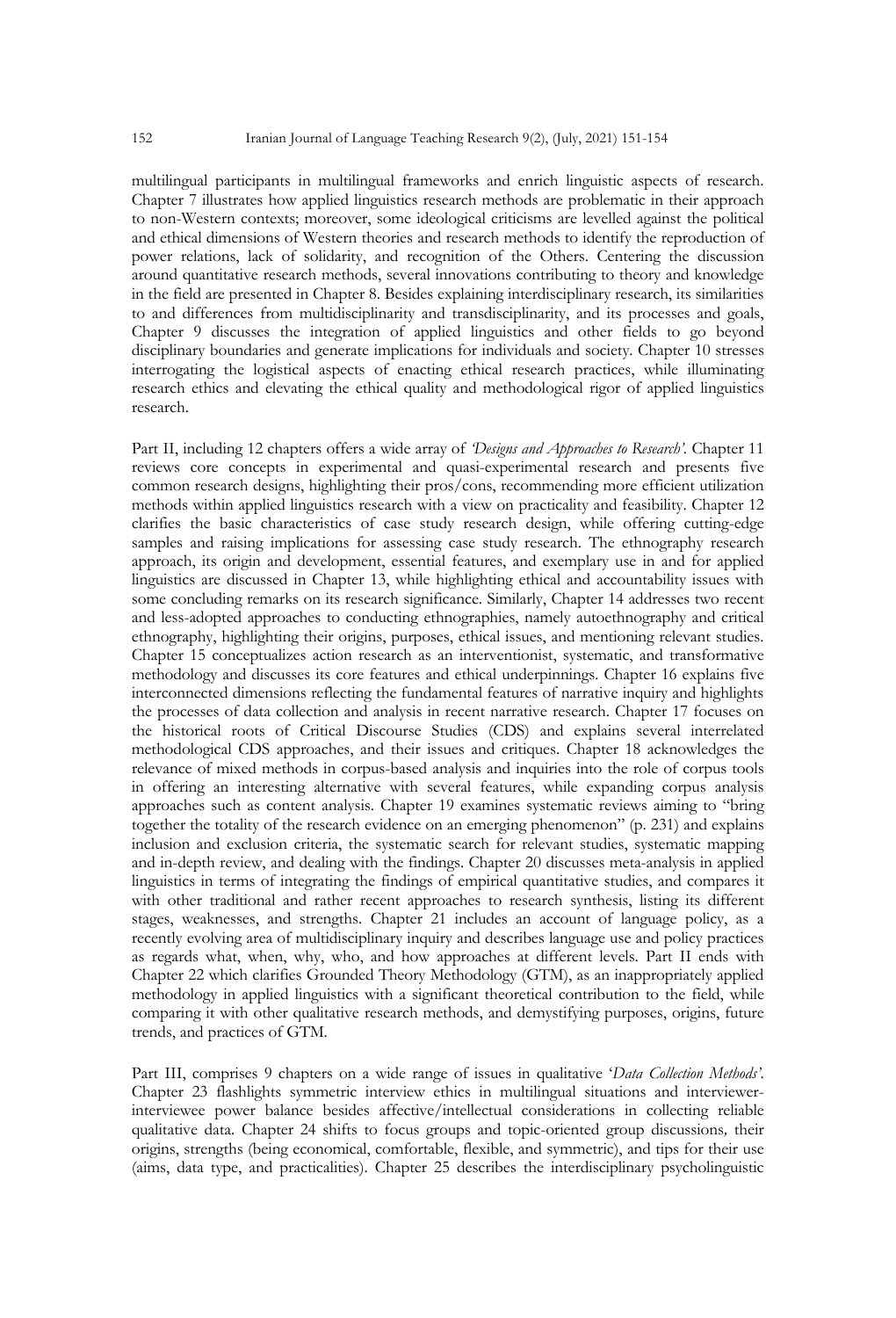technique of Think-Aloud Protocols (TAPs) for eliciting deep, valid, reactive, and veridical data, picturing cognitive activities/processes in mind, especially when triangulated with modern digital data collection techniques. After portraying a critical review of theoretical/empirical research on stimulated recall, Chapter 26 highlights its diverse applications despite numerous practical and epistemological constraints. The next chapter elaborates on the most ubiquitous qualitative data collection instrument, questionnaires, including online ones, while presenting the rationale and useful tips for developing effective questionnaires and observing relevant ethical considerations. Observation, as an ethnographic qualitative instrument reflecting lived-experiences, its classifications, purposes, applications, and observation-based thick field notes are discussed in Chapter 28, while enumerating their merits/demerits, respectively. Chapter 29 defines diary methods, research-friendly tools in applied linguistics research and highlights the strengths and applications of 'solicited journals' (research-wise diaries elicited from learners). Chapter 30 discusses research-focused language elicitation tasks, especially oral and standardized ones. In the final chapter, the significance of eye tracking technology for collecting real-time high-quality data and a transparent view into the learners' internal processing mechanism is highlighted.

Chapters 32 to 41 in Part IV deal with diverse '*Data Analysis'* issues. Chapter 32 recommends 'R' analysis over 'SPSS' for its versatile applications, free and wide accessibility, code-based operation in windows, transparency, and reproducibility/replicability of analysis. Chapter 33 explicates 'What', 'Why' and 'How' of rather-ignored, necessary, yet not sufficient descriptive statistics, as the prerequisite for inferential analysis, while listing its pros/cons and display modes. Chapter 34 focuses on generalized (mixed-effects regression framework), Generalized/Additive (Mixed) Models (GAM[M]s), and multinomial logistic regression in inferential statistics, including their merits and demerits. Chapter 35 explains Exploratory and Confirmatory Factor Analysis (EFA & CFA) in instrument validation and the significance of Structural Equation Modeling (SEM) in decade-long articles of three main applied linguistics journals, highlighting future research prospect. Chapter 36 is allocated to the merits and steps of inductive/deductive mixed-method content analysis, its systematicity, flexibility, context sensitivity, language-orientedness, and reallife applicability in traditional and digital data analysis, calling for in-depth changes in modern Qualitative Data Analysis (QDA). Chapter 37 reviews approaches to written text analysis, as the showcase of learners' lexico-grammatical features and cognitive/intentional states, irrespective of its sociocultural setting, while differentiating it from discourse analysis. Chapter 38 defines 'corpora' and underlines methodological considerations in corpora analysis for vocabulary research, while spotlighting basic decisions in corpus analysis and listing some corpora analysis programs (Antlab, AntCon, Range Program, Sketch Engine, WordSmith, etc.). Chapter 39 focuses on discursive psychology, attending to its history and "sequential and locally built nature of social actions and their relevance in real time" (p. 474). This chapter also draws upon conversation analysis and membership categorization analysis tools while referring to the dilemmas involved. Theoretical and analytical insights of rather-flexible multimodal (inter)action analysis are explicated in Chapter 40, being a breakthrough in qualitative analysis of real-time social interactions with its complex array of variables. Finally, Chapter 41 offers renewed modern theoretically-laden tips on interaction analysis and unravels its ambiguous dimensions using expansive interaction analysis, going beyond 'here-and-now' issues. Despite the diversity of data analysis approaches in Part IV and its rather detailed explication of quantitative/qualitative research methods, due to relatively obscure research terminology the volume seems to suit rather experienced researchers than the novice (Chang, 2021).

All in all, this precious Handbook provides a wide coverage of research concepts in applied linguistics, investigating their challenges and suggestions for future trends. This comprehensive Handbook, with its coherent, well-organized, and straightforward outline, provides a transparent account of diverse research approaches besides practical examples of data collection and analysis methods for researchers. Furthermore, despite being lengthy, it offers a valuable resource with workable implications for practicing and prospective researchers, university lecturers, and